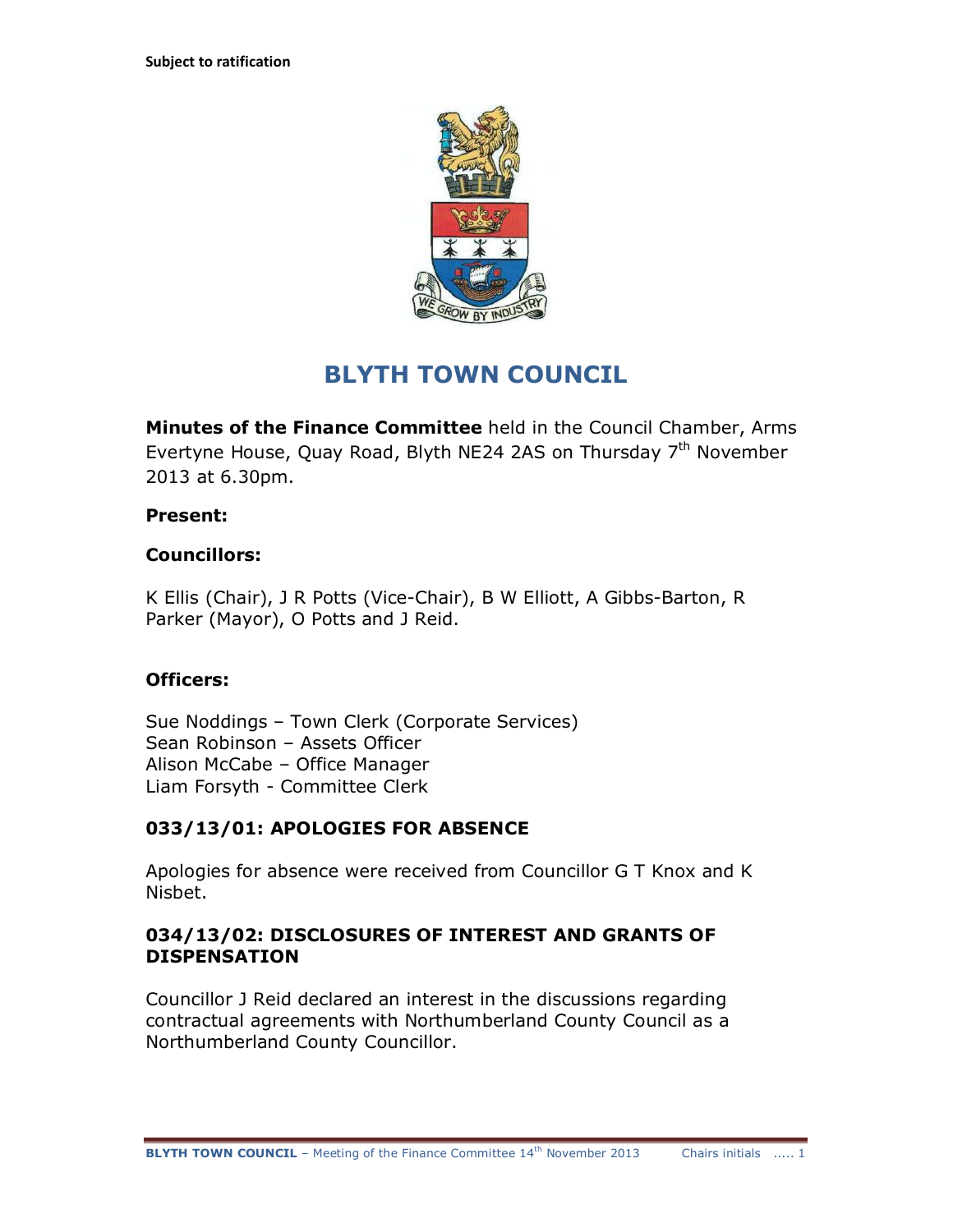# **035/13/3: MINUTES OF THE FINANCE COMMITTEE 12th SEPTEMBER 2013**

Councillor J Reid moved this Minutes to be agreed by the Council, this was seconded by Councillor J R Potts.

The Minutes of the Finance Committee held on the  $12<sup>th</sup>$  September 2013 were **AGREED** as a true record having already been adopted by the Full Council, and were signed by the Chair.

# **036/13/4: UPDATE ON THE FINANCIAL REPORTS:-**

# 4.1 Update on the Co-operative Bank

The Town Clerk (Corporate Services) commented that she and the Chair and Vice–Chair of the Finance Committee had met with John Harrison, the National Manager for Public Sector relationship with the Co-operative Bank. It was commented that the current situation and changes in the bank were outlined and areas such as the continued focus on ethics discussed.

The Committee was informed that Mr Harrison outlined how and why the Bank needed to raise the money and noted that after it had received a 70% response to its consultation regarding the changes that it would notify the public of the outcomes. It was noted that the practical impacts that would be most clearly visible, would be the reduction in numbers of front line staff and a greater investment in new technologies to sustain and support the workings of the Bank. The Committee was also informed that the Co-operative Bank would no longer be bidding for the contract of larger local authorities.

The Town Clerk (Corporate Services) commented that discussions had been held regarding banking arrangements. It was noted that new banking arrangements had been agreed.

Discussion was also held regarding the Investment accounts. Further possibilities and plans were also discussed and the Committee informed regarding plans to move money from the current account.

Councillor K Ellis commented that J Harrison had also confirmed that the Town Council is to receive a monthly update on the 90 day investment account.

The Town Clerk (Corporate Services) also commented that the Town Council's insurance fidelity was to be raised. It was noted that discussion had been held with our current insurers and alternatives were looked at.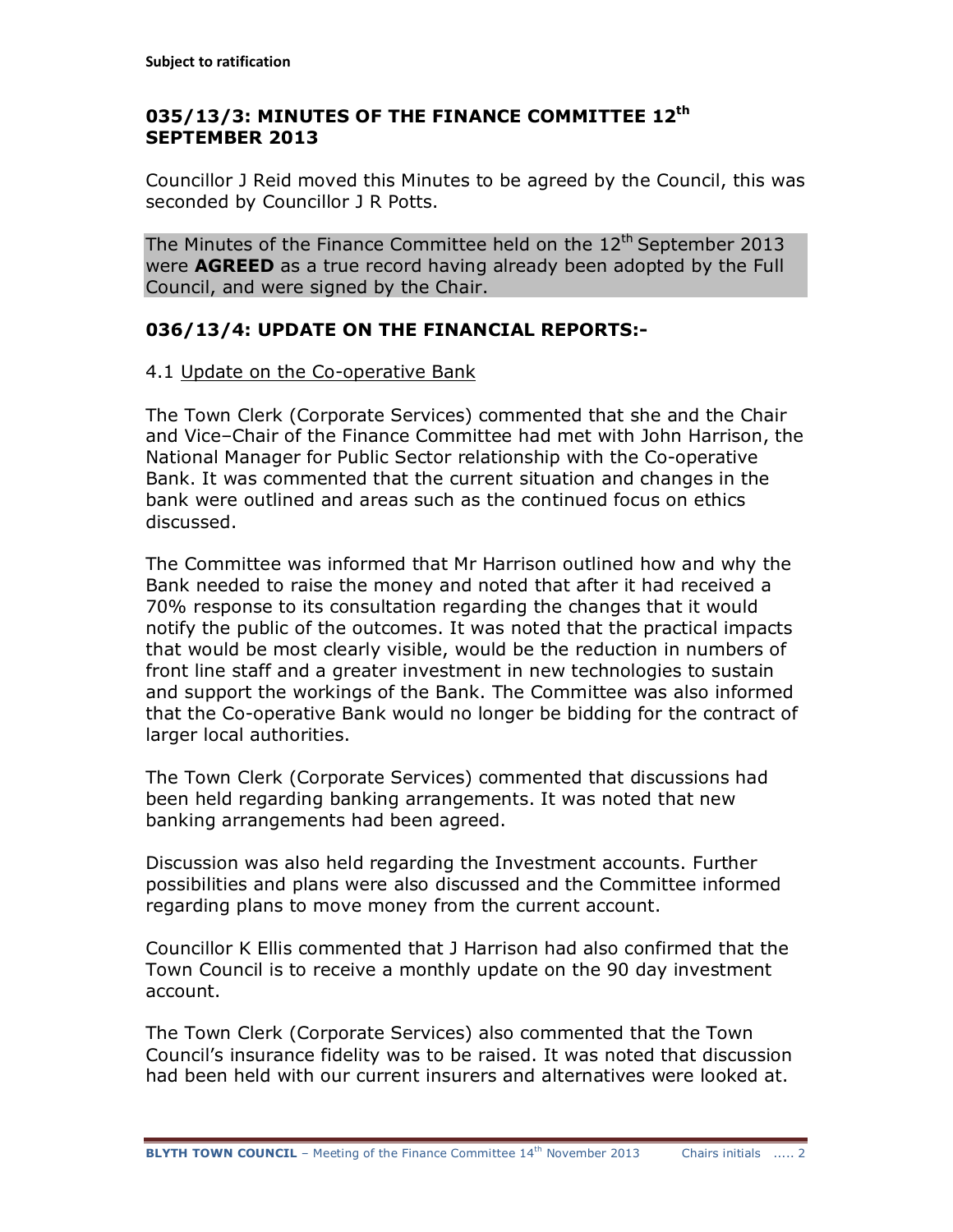Councillor J R Potts clarified that with some of the outlined accounts that interest would be lost upon withdrawal and thus a balance was sought.

The Mayor, Councillor R Parker sought clarification as to what was meant by a larger local authority. It was outlined that this would affect larger unitary authorities rather than Town/Parish councils. Councillor J R Potts commented that this is due to the labour intensive nature of such relationships.

# 4.2 Update on the Investment Accounts Future Investments

The Town Clerk (Corporate Services) commented that she had received no balance on the 95 day account and provided an outline for the other account.

# 4.3 Update on Management Control Reports

The Town Clerk (Corporate Services) provided apologies for the distribution noted that the distribution of updated accounts required amendments to the management control reports.

For the employee costs it was noted that these were currently below budget.

It was noted that Office costs would now tail off and remain stationary for the foreseeable future.

Regarding potential fees and charges it was noted that no great fees or charges were expected.

The Town Clerk (Corporate Services) commented that regarding members expenses that very little had been spent.

The Town Clerk (Corporate Services) also outlined the situation regarding the Allotments Committee it was noted that the variance has been accounted for in order to cover the water bills and infrastructure at Delaval Gardens and Laverock Place.

Regarding the Assets Committee it was noted that there had been a major under spend and this therefore required to be looked at in order to generate a replacement and maintenance management scheme.

The Town Clerk (Corporate Services) commented that she had been informed that the majority of the Planning and Development budget had been allocated to cover the costs of the conduction of a Town Centre audit by Mr G Garnham.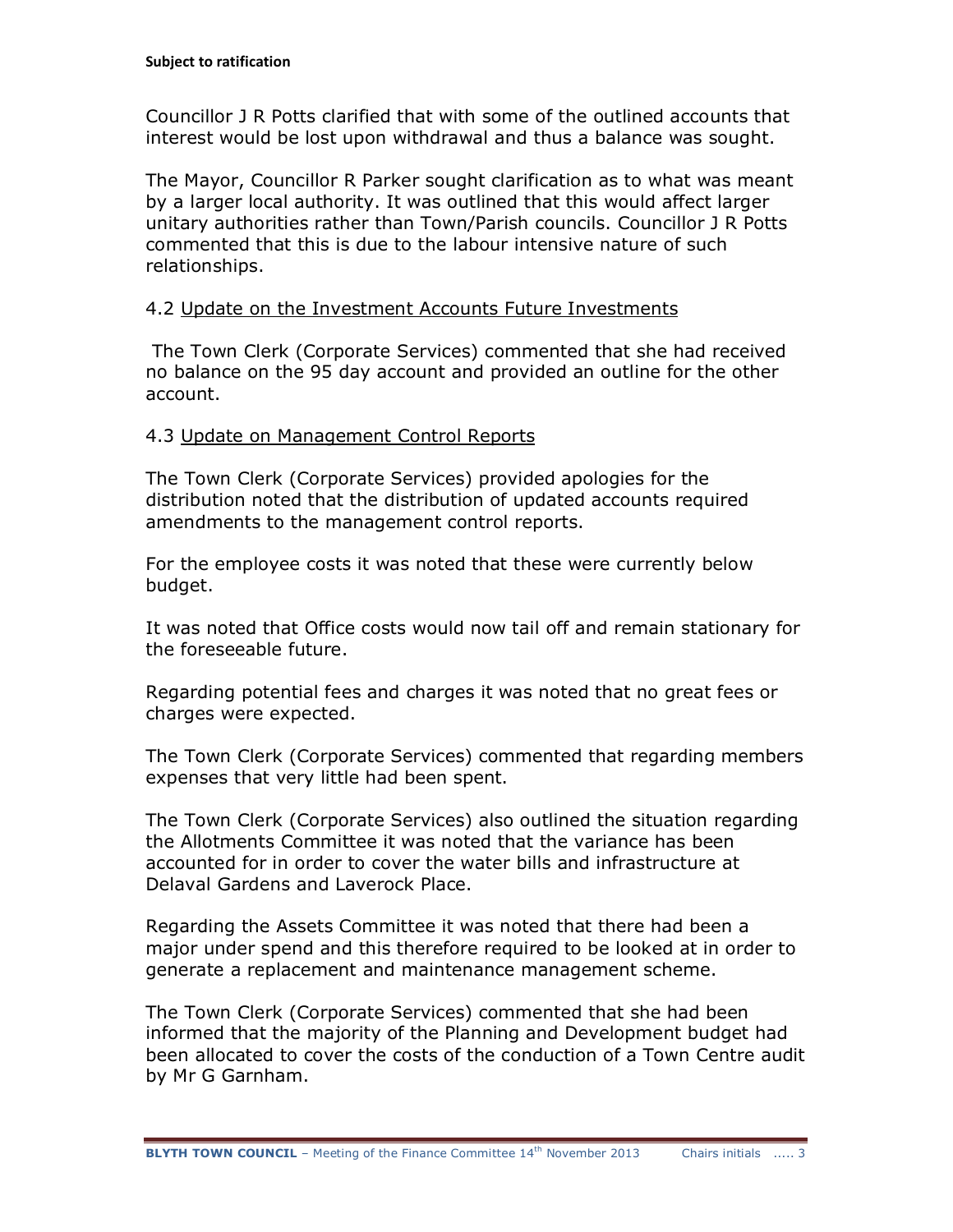Regarding the Events Committee it was noted that an up to date figure accounting for the costs of the Halloween Event would be presented at the next meeting of the Events Committee scheduled for the 19<sup>th</sup> November 2013. It was commented that there had been higher Health and Safety costs than expected, however this would be offset to an extent by strong wristband sales.

An update was provided by the Town Clerk (Corporate Services) regarding the Community Grants Committee. It was noted that £67,000 remained within the Committee for allocation in the final round of grants.

It was also commented that complaints had been received regarding some of the decisions. It was commented that complaints are to be forwarded to the Committee.

Councillor J R Potts wished to note that at the previous round there were more applications than money available. It was also commented that the information received was all that the applications could be judged on. Councillor O Potts commented that the decision process was a tough one and that different ideas will often be generated.

It was **AGREED** that Councillors K Ellis, J R Potts and O Potts are to meet to discuss and address the complaints received.

The Town Clerk (Corporate Services) commented that she believed that a common message was key, in order to ensure fairness in the awarding of grants.

Councillor K Ellis further commented that it was his understanding that the larger community centres in Blyth would receive support due to a shortfall in funding from Northumberland County Council.

Councillor J R Potts commented that this raises difficulties as there are more than three Community Centres within Blyth.

Councillor R Parker commented that it was his understanding that the budget had been increased following his recommendation in order to support the Community Centres which had previously been supported by Northumberland County Council.

Councillor K Ellis commented that as ever it procedure should be reviewed as we progress. Councillor J R Potts commented that this will be and has been conducted.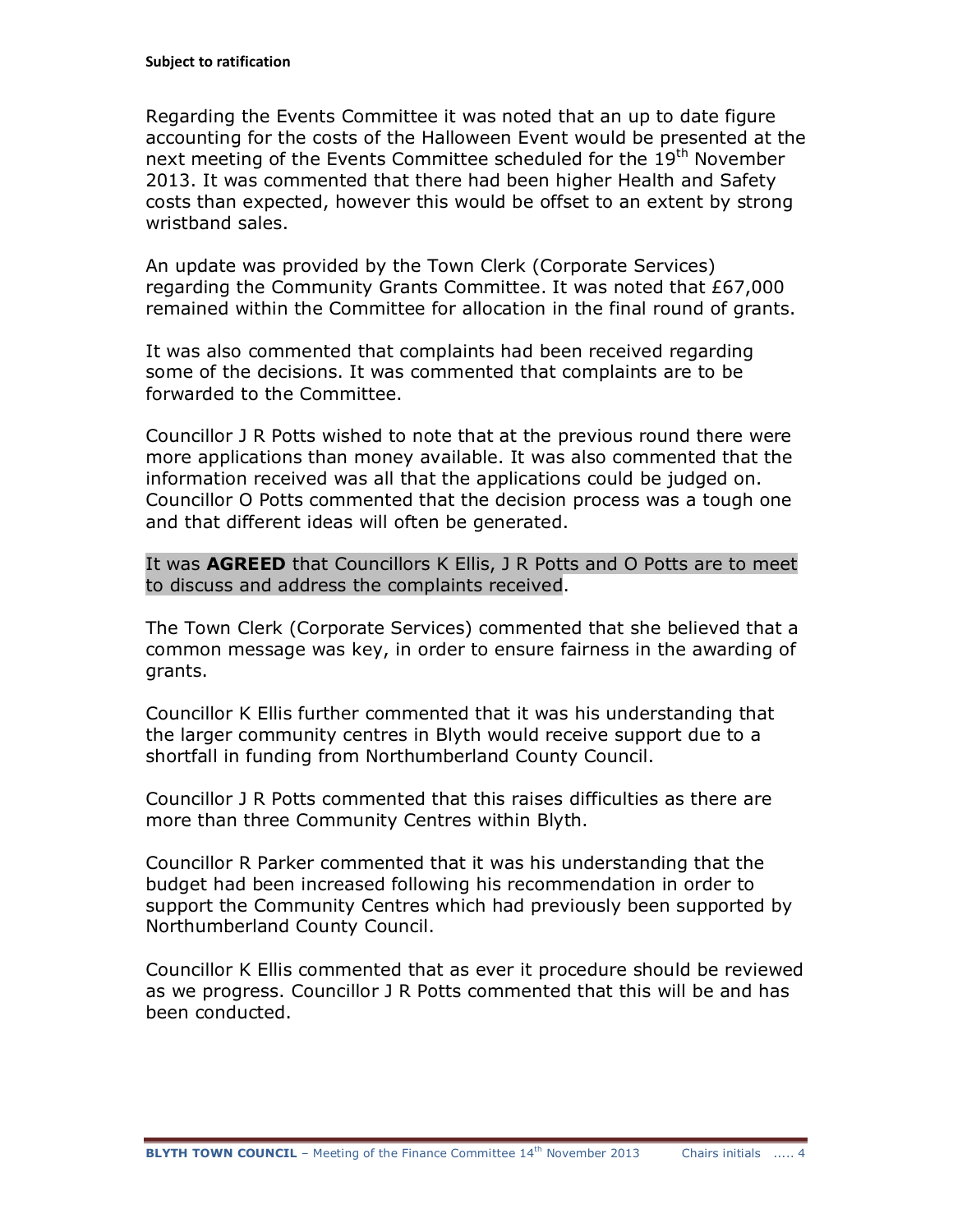### 4.4 Budgetary Update and Revisions

The Town Clerk (Corporate Services) provided an update regarding the progress of the budgetary updates and revisions.

# 4.5 Meeting with Chairs and Vice Chairs of Committee re: Budgets

Councillors J R Potts commented that this had been recommended in order to meet and ensure that overspends are avoided.

Councillor K Ellis requested that the Chairs and Vice-Chairs be contacted in order to go through the budgets and budget setting. **Action: SN/LF**

#### 4.6 Budgetary Planning 2014-2015

The Town Clerk (Corporate Services) provided an update and discussed the pre circulated document.

An outline of the current situation and potential issues such as future rate capping were also discussed. It was noted that this represented the early stages on of an ongoing exercise however it was commented that it sought that Councillors get involved as soon as possible.

The Committee also held discussion regarding band D equivalent properties in Blyth.

Councillor J R Potts enquired as to whether there has been correspondence from Northumberland County Council regarding a potential donation/one-off grant. The Town Clerk (Corporate Services) commented that as of the time of the Meeting she had received no correspondence.

Councillor A Gibbs-Barton commented that there was a need to look at the strategy for this process. Opinions were sought as to whether it should be top down, or a bottom- up process.

Councillor J R Potts commented that there are various sub headings where we can account for the related costs such as salaries, offices costs etc. It was further commented that there was therefore a need for the 5 Committees to dictate what they would like to spend. JRP – we will know salaries, office costs, and member's expenses to come down. Need for 5 committees to dictate what they would like to spend.

It was noted that the process is to be a bottom up process from the Committees however it was noted that the lack of confirmation regarding the donation from Northumberland County Council should be taken into consideration.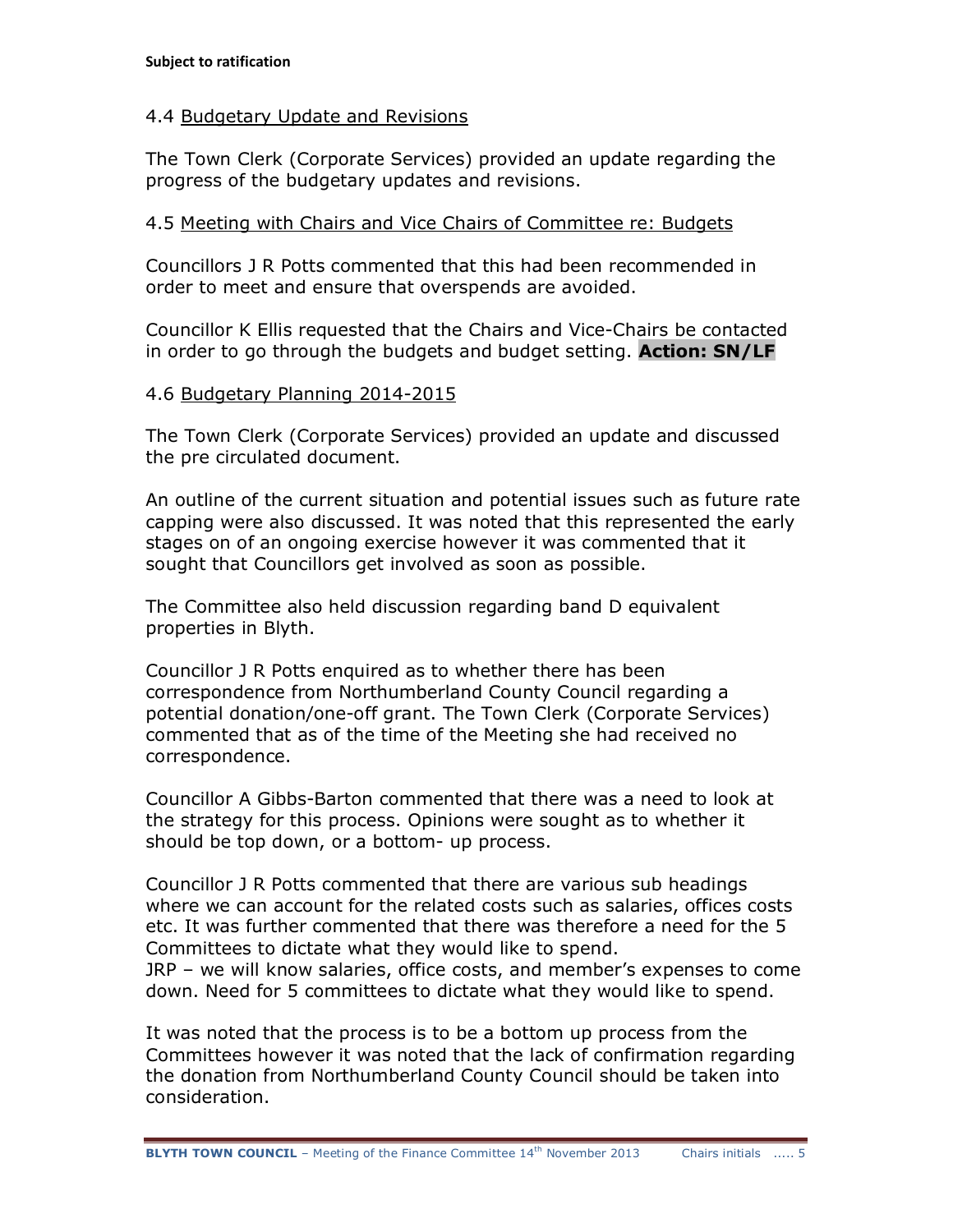# **037/13/05: UPDATE REGARDING EBOR HOUSE**

The Town Clerk (Corporate Services) commented that she had sent a confirmation letter to the previous land lord detailing that the work had been completed and that if no response had been received that this would be taken as the finalisation of the process. No such response has been received.

# **038/13/06: CONTRACTUAL AGREEMENTS WITH NORTHUMBERLAND COUNTY COUNCIL**

Councillor J R Potts commented that the circulate document was still showing the previous figures within its summary.

It was **AGREED** that the amendments are to be made.

Councillor J R Potts enquired as to whether consideration had been given to next year's contract. The Town Clerk (Corporate Services) commented that initial discussions had taken place today with Northumberland County Council and that recommendations are to be made regarding partnership working.

Councillor K Ellis who attended the Meeting commented that the recommendations received today are to be circulated to all Councillors. **Action LF/SN**

Councillor R Parker commented that joint working arrangements with Northumberland County Council are to be further discussed at the extraordinary meeting of the Policy Working Group.

Councillor K Ellis commented that the partnerships are not just to be with the County Councillors, however commented that he was keen to keep the workforce. It was noted that proposals would be match funded and thus involve a joint venture aimed at ring fencing support as well as increasing opportunities.

Councillor J R Potts commented that this represented a large figure and thus decision within a short period of time. Councillor O Potts also expressed concern that it was quite a short timescale.

Councillor K Ellis commented that discussion should wait until the paperwork and associated documents have been circulated.

Councillor J R Potts enquired as to who holds the responsibility for hedges. The Assets Officer commented that this was to be investigated. **Action: SR**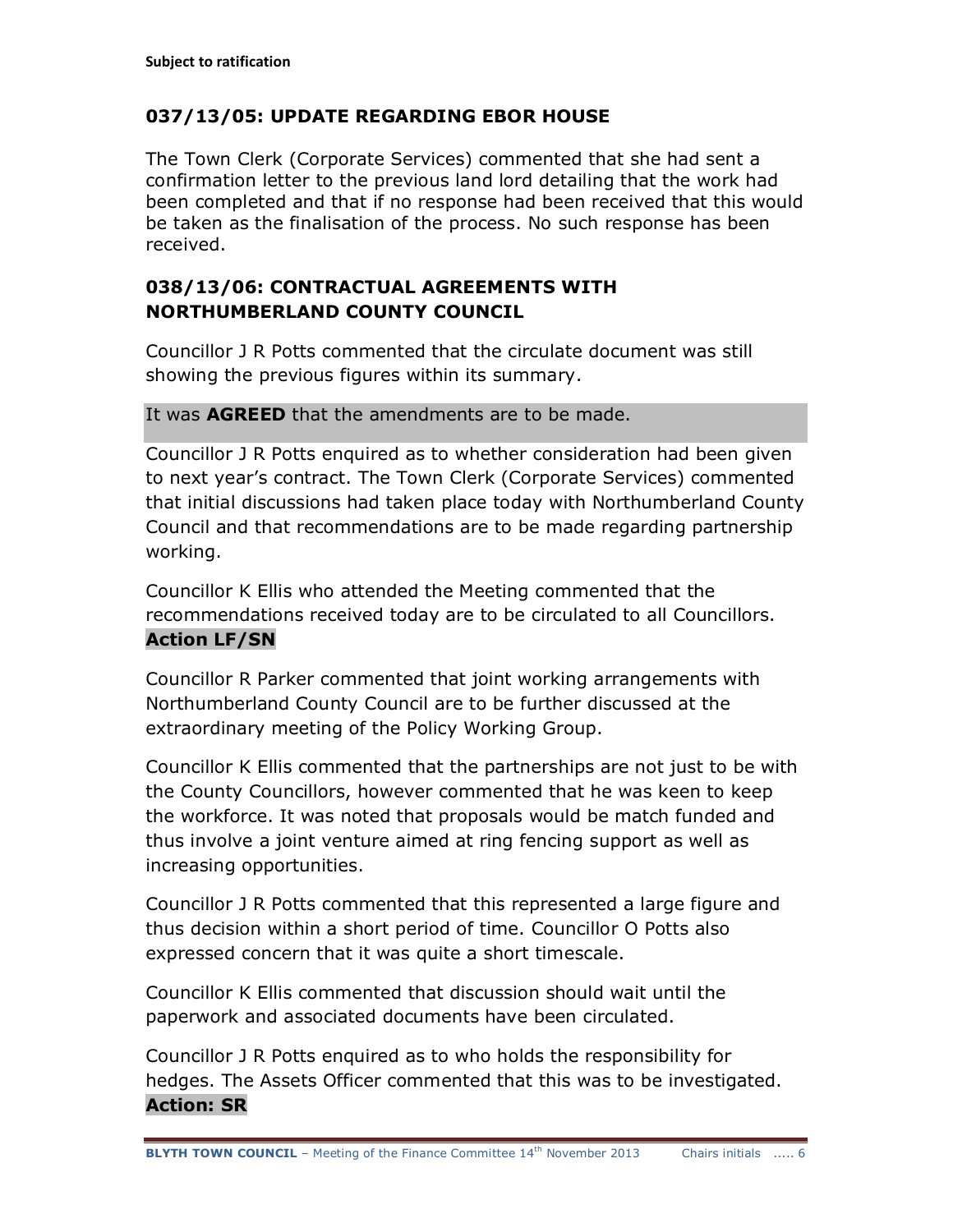Councillor J R Potts also enquired as to whether the Assets list and schedules could be circulated to all Councillors. The Assets Officer commented this is to be completed in co-operation with the NEAT team with the placement of numbered stickers on the Assets. Following on from this confirmation, the lists will be distributed to all Councillors. **Action: SR**

Further discussion was held regarding such lists and the need to update the terminology. **Action: SR**

# **039/13/07 UPDATE ON THE PROVISION OF CLOUD FACILITIES AND POTENTIAL IT SUPPORT RETAINER**

The Committee Clerk provided an update and an outline of the report provided by Mr S Bradley. The recommendations were read aloud and information provided in order to outline the requirements for the Town Council.

Councillor K Ellis commented on the need for a backup system to protect against loss of data.

Councillor J R Potts enquired as to whether it was possible to gain access to the County Council's offsite storage facilities. It was **AGREED** this is to be investigated. **Action: LF**

The Committee **AGREED** that it is to go with the County Council's off site data storage facilities if possible, however if not would go with Mr S Bradley's recommendation of Rackspace.

The Committee also **AGREED** that an IT support retainer was to be taken with Mr S Bradley for an initial 12 month period with a review after 9 months.

# **040/13/08 EXTERNAL AUDITORS REPORT**

The Town Clerk (Corporate Services) provided an outline of the report.

The Committee was informed that concerns were expressed as to how the annual return had been minuted. The Committee discussed this point and agreed that this is to be improved.

Discussion was also held regarding the fidelity guarantee due to the Council holding larger amounts of cash. The Town Clerk (Corporate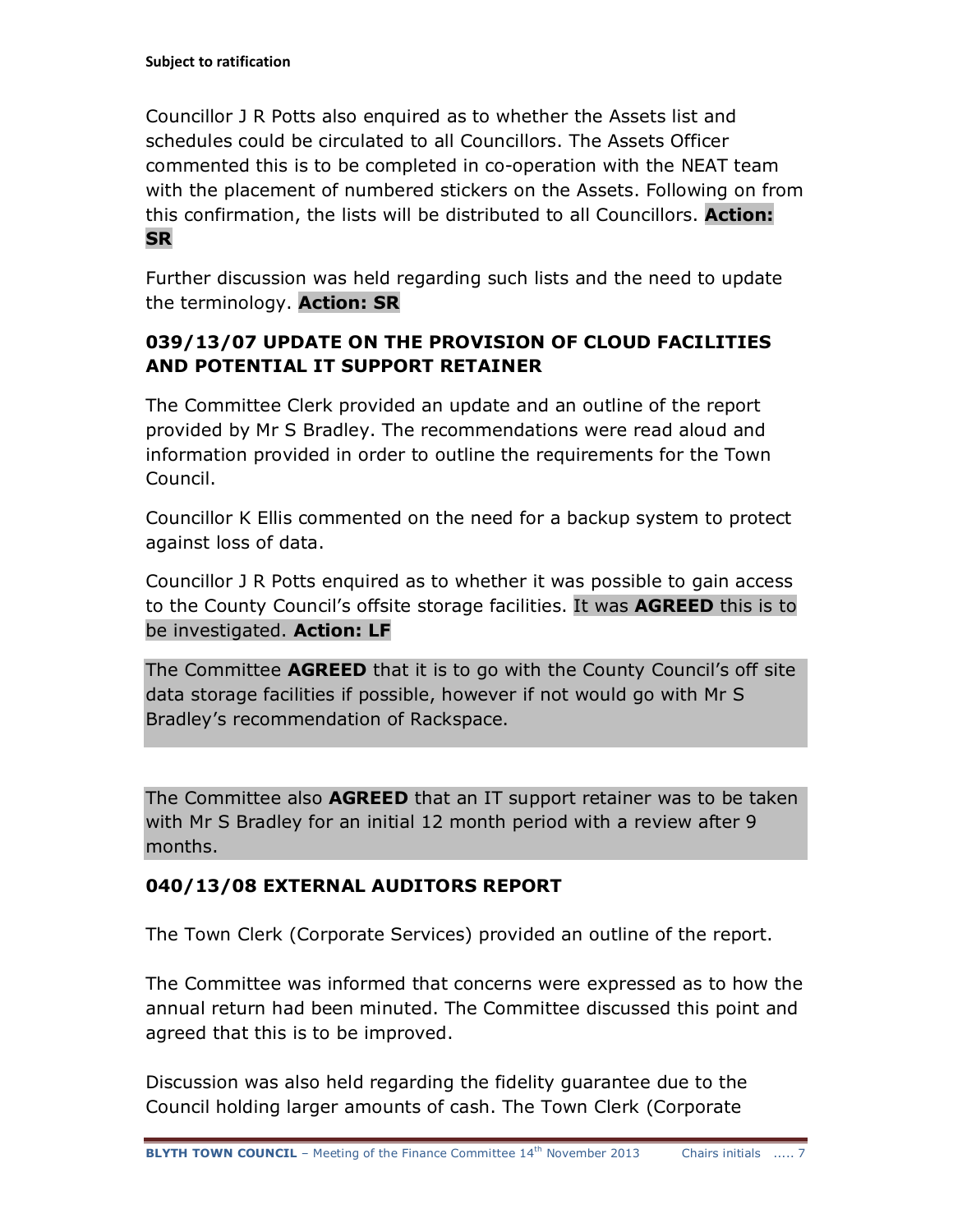Services) commented that she had been in contact with the insurance company who had provided 3 recommendations.

Councillor A Gibbs-Barton proposed that the first recommendation be adopted (an increase to £750,000). This was **AGREED.**

The Town Clerk (Corporate Services) commented that this was to be included within the risk assessment. It was noted that the financial regulations and controls are in place.

# The Committee **AGREED** with review and risk assessment plans.

The third issue raised was enquiring as to how the Town Council had arrived at a figure however BDO had failed to provide its own workings.

Our internal auditor had expressed concerns regarding this lack of information and had requested a joint letter to be sent to request the calculations.

The internal auditor also commented that he would like to be involved in the evaluation process.

Councillor J R Potts also expressed concerns regarding the quality of the feedback.

Councillor K Ellis commented that he agreed and proposed that a letter be sent in consultation with the internal auditor seeking a logical explanation. This was **AGREED** by the Committee.

# **041/13/09 UPDATE ON TOWN COUNCIL INSURANCE COVERAGE**

It was noted that this had been covered in the previous Agenda item.

# **042/13/10 ANY OTHER BUSINESS AND ITEMS FOR URGENT ATTENTION**

Councillor B W Elliott enquired as to the selection process for the contracting of services. The Town Clerk (Corporate Services) commented that the Town Council has a policy for the contracting of services. It was commented that if they work required is over £5,000 that 3 quotes must be sought.